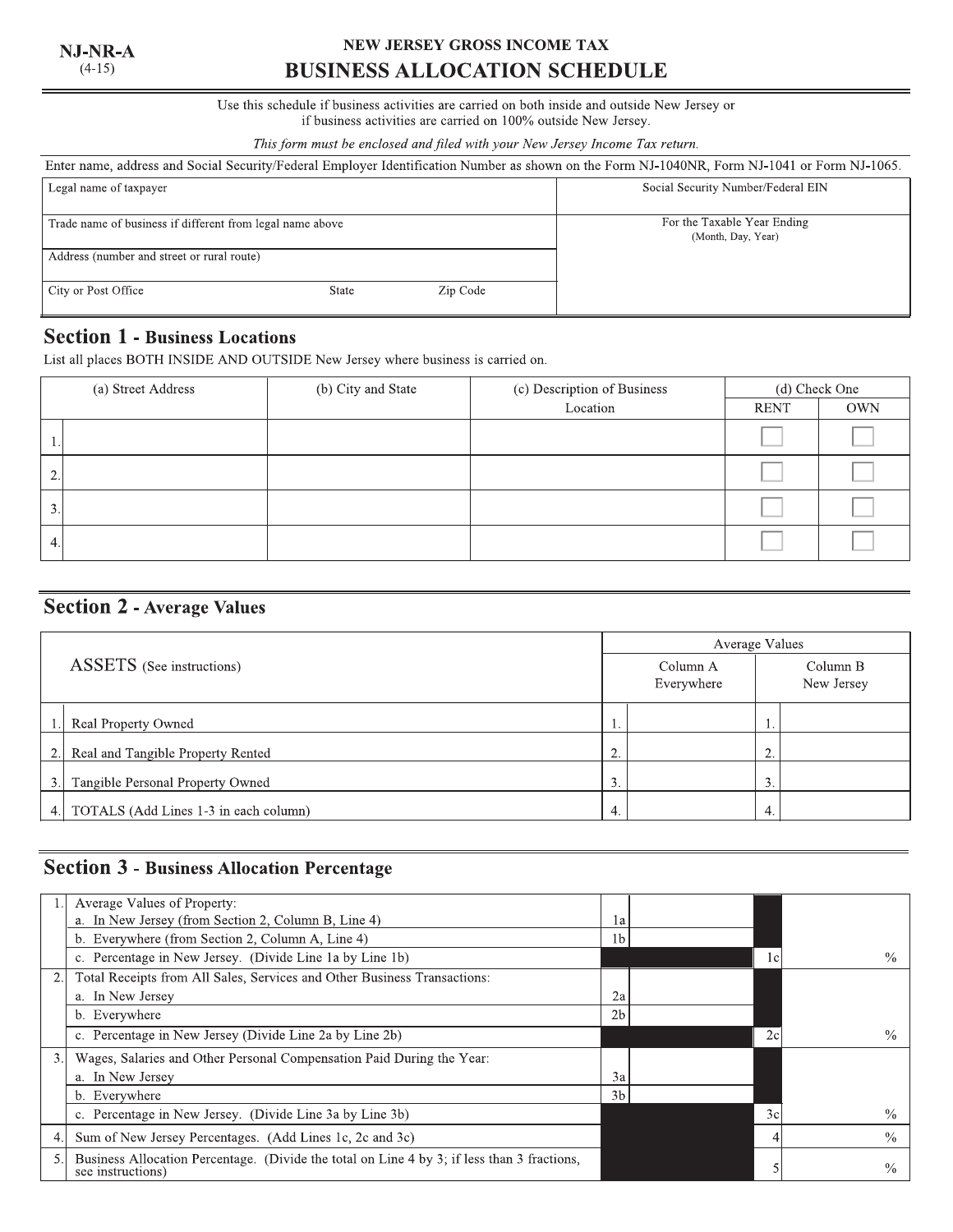# **BUSINESS ALLOCATION SCHEDULE (FORM NJ-NR-A)**

## **General Instructions**

If business activities are carried on both inside and outside New Jersey, business income may be allocated to determine the amount of income from New Jersey sources.

**Be sure that Form NJ**‑**NR**‑**A is enclosed with Form NJ**‑**1040NR, NJ**‑**1041, or NJ**‑**1065, and that the name and address on the Business Allocation Schedule agree exactly with the name and address on the return with which it is enclosed.** 

## **Section 1 - Business Locations**

Use Section 1 to list the locations where the business activities are conducted. In Columns (a) and (b) list the exact locations at which the business carries on activities both inside and outside the State. List all business locations. In Column (c) describe the places listed in Columns (a) and (b) (i.e., branch office, agency, factory, warehouse, etc.). In Column (d) indicate whether the business rents or owns each location listed. Enclose additional sheets if necessary.

## **Section 2 - Average Values**

Use Section 2 to determine the average values of your business assets. The average value of property owned is determined by adding (1) the book value of the property at the beginning of the taxable year and (2) the book value of the property at the end of the taxable year and dividing the sum by two.

The average value of property rented or leased is valued at eight times the annual rent. Rent includes any amounts paid in addition to, or accrued in lieu of, rent for the period covered by the return (such as interest, taxes, insurance, and repairs).

## **Line 1 - Real Property Owned COLUMN A**

Enter on Line 1, Column A, the average value of the real property listed in Section 1 that was owned for the period covered by the return. Include property located both inside and outside New Jersey.

### **COLUMN B**

Enter on Line 1, Column B, the average value of the real property listed in Section 1 that was owned in the State. Include only property located in New Jersey.

### **Line 2 - Real and Tangible Property Rented COLUMN A**

Enter on Line 2, Column A, the average value of property, both real and tangible, that was rented for

the period covered by the return. Include property located both inside and outside New Jersey.

### **COLUMN B**

Enter on Line 2, Column B, the average value of property, both real and tangible, that was rented in the State. Include only property located in New Jersey.

#### **Line 3 - Tangible Personal Property Owned COLUMN A**

Enter on Line 3, Column A, the average value of the tangible personal property that was owned and used in the business for the period covered by the return. Include property located both inside and outside New Jersey.

### **COLUMN B**

Enter on Line 3, Column B, the average value of the tangible personal property that was owned and used in the business in the State. Include only property located in New Jersey.

## **Line 4 - Totals**

**COLUMN A** 

Add Lines 1–3 of Column A and enter the total on Line 4, Column A.

#### **COLUMN B**

Add Lines 1–3 of Column B and enter the total on Line 4, Column B.

## **Section 3 - Business Allocation Percentage**

Use Section 3 to determine the business allocation percentage that must be applied to business income. The Business Allocation Percent-age must be applied to business income from all sources in order to determine the amount from New Jersey sources.

## **Line 1 - Average Values of Property**

### **Line 1a - In New Jersey**

Enter on Line 1a the average values of the business property in New Jersey from Line 4, Column B, Section 2.

### **Line 1b - Everywhere**

Enter on Line 1b the average values of the business property from everywhere (both inside and outside New Jersey) from Line 4, Column A, Section 2.